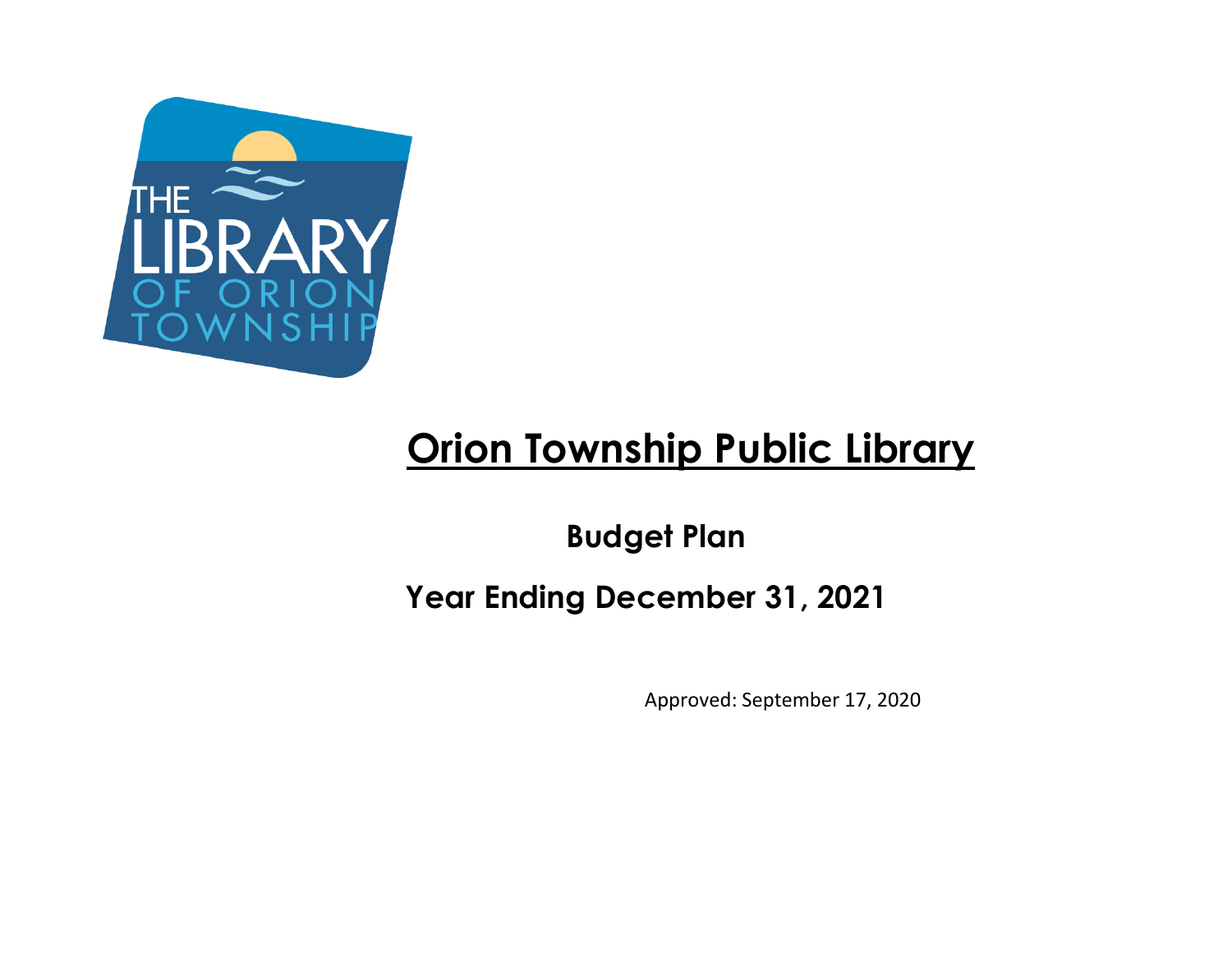| <b>Budget Plan</b>            | Year Ending December 31, 2021 |             |             |               |             |               |             |                                        |  |  |
|-------------------------------|-------------------------------|-------------|-------------|---------------|-------------|---------------|-------------|----------------------------------------|--|--|
| Revenue                       | 2017 Actual                   | 2018 Actual | 2019 Actual | 2020 Approved | 2020 YTD*   | 2021 Proposed | 2.00%       | 2022 Projected 2023 Projected<br>2.00% |  |  |
| <b>Property Taxes</b>         | \$2,106,506                   | \$2,183,146 | \$2,297,710 | \$2,350,000   | \$2,384,965 | \$2,500,000   | \$2,550,000 | \$2,601,000                            |  |  |
| State Aid                     | \$23,783                      | \$26,547    | \$28,871    | \$25,000      | \$28,336    | \$28,000      | \$28,000    | \$28,000                               |  |  |
| <b>Penal Fines</b>            | \$71,679                      | \$74,014    | \$75,599    | \$68,000      | \$0         | \$55,000      | \$55,000    | \$55,000                               |  |  |
| Copier Service                | \$9,884                       | \$8,541     | \$10,526    | \$8,000       | \$1,923     | \$4,000       | \$4,000     | \$4,000                                |  |  |
| Library Fines                 | \$39,133                      | \$37,330    | \$37,972    | \$40,000      | \$8,117     | \$20,000      | \$20,000    | \$20,000                               |  |  |
| Interest Income               | \$17,324                      | \$22,880    | \$26,132    | \$20,000      | \$10,069    | \$15,000      | \$15,000    | \$15,000                               |  |  |
| Donation Income               | \$45,064                      | \$27,274    | \$50,956    | \$25,000      | \$21,082    | \$25,000      | \$25,000    | \$25,000                               |  |  |
| Grant Income                  | \$1,651                       | \$2,568     | \$14,780    | \$0           | \$0         | \$0           | \$0         | \$0                                    |  |  |
| Other Funding Sources         |                               |             |             |               | \$20,682    |               |             |                                        |  |  |
| Miscellaneous Income          | \$17,947                      | \$34,274    | \$15,498    | \$7,000       | \$3,839     | \$7,000       | \$7,000     | \$7,000                                |  |  |
| Realized/Unrealized Gain/Loss | \$956                         | \$12,733    | \$31,749    | \$0           | \$13,283    | \$0           | \$0         | \$0                                    |  |  |
| Received from General Ledger  | \$0                           | \$0         | \$0         | \$0           | \$0         | \$0           | \$0         | \$0                                    |  |  |
| <b>Total Revenue</b>          | \$2,333,925                   | \$2,429,307 | \$2,589,793 | \$2,543,000   | \$2,492,296 | \$2,654,000   | \$2,704,000 | \$2,755,000                            |  |  |

## **Orion Township Public Library**

\*2020 YTD as of 7/31/2020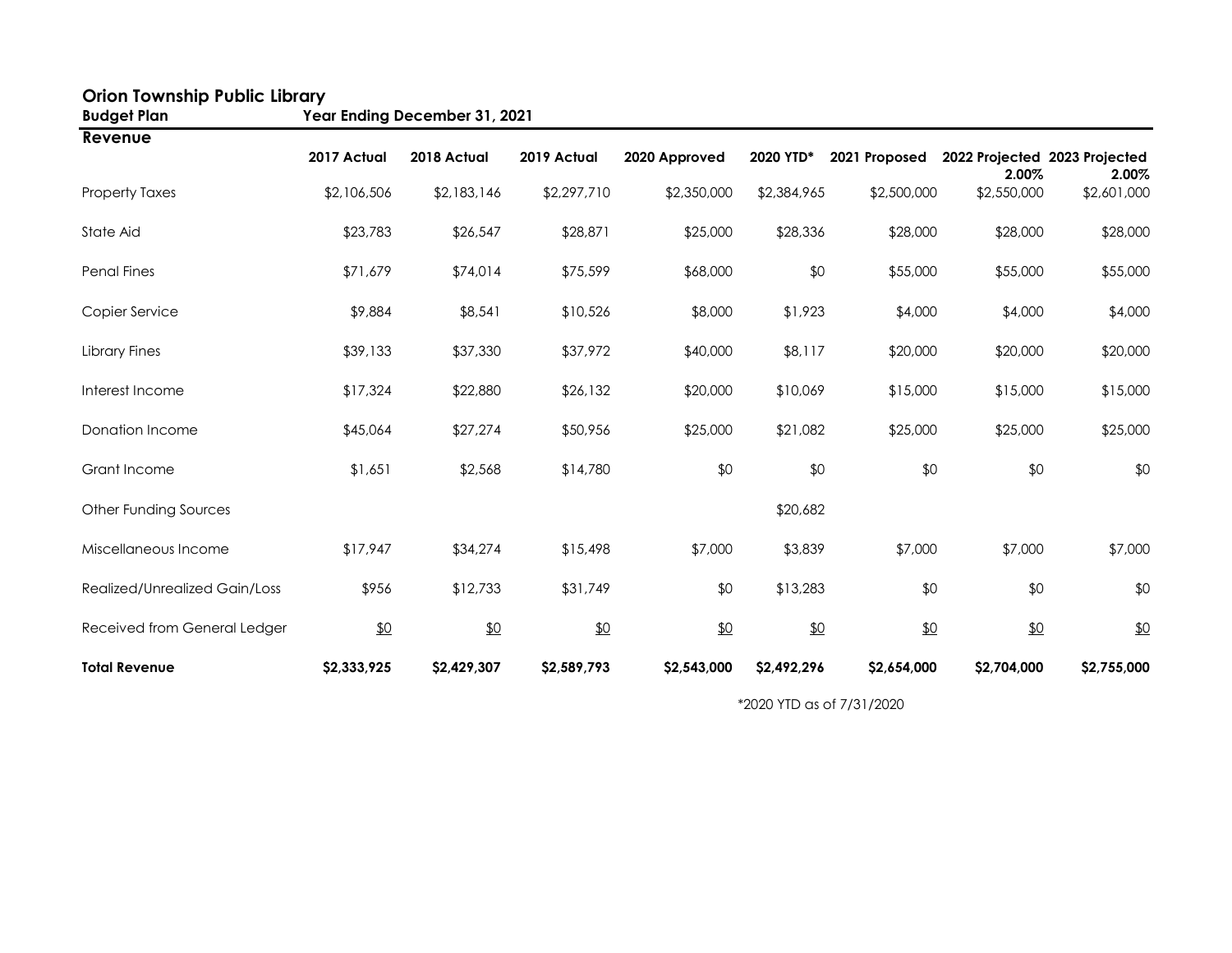| <b>Orion Township Public Library</b> |                               |                         |             |               |             |               |                |                |  |  |
|--------------------------------------|-------------------------------|-------------------------|-------------|---------------|-------------|---------------|----------------|----------------|--|--|
| <b>Budget Plan</b>                   | Year Ending December 31, 2021 |                         |             |               |             |               |                |                |  |  |
| <b>Expenditures</b>                  |                               |                         |             |               |             |               |                |                |  |  |
|                                      |                               | 2017 Actual 2018 Actual | 2019 Actual | 2020 Proposed | 2020 YTD*   | 2021 Proposed | 2022 Projected | 2023 Projected |  |  |
| Personnel                            |                               |                         |             |               |             |               |                |                |  |  |
| Salaries                             | \$1,170,403                   | \$1,196,797             | \$1,205,269 | \$1,420,000   | \$658,397   | \$1,460,000   | \$1,480,000    | \$1,500,000    |  |  |
| Fringe Benefits                      | \$296,646                     | \$301,496               | \$312,024   | \$380,000     | \$208,090   | \$400,000     | \$410,000      | \$420,000      |  |  |
| <b>Total Personnel</b>               | \$1,467,049                   | \$1,498,293             | \$1,517,293 | \$1,800,000   | \$866,487   | \$1,860,000   | \$1,890,000    | \$1,920,000    |  |  |
| <b>Operating Expenses</b>            |                               |                         |             |               |             |               |                |                |  |  |
| Supplies, Programs                   | \$54,853                      | \$55,247                | \$50,322    | \$65,000      | \$21,858    | \$70,500      | \$72,500       | \$74,000       |  |  |
| Materials                            | \$216,314                     | \$227,748               | \$219,973   | \$230,000     | \$107,252   | \$240,000     | \$245,000      | \$245,000      |  |  |
| Automation, Computerized Reference   | \$110,396                     | \$107,867               | \$113,351   | \$135,000     | \$71,251    | \$145,000     | \$150,000      | \$150,000      |  |  |
| Promotion, Publishing, Printing      | \$32,612                      | \$32,878                | \$15,893    | \$25,000      | \$7,349     | \$25,000      | \$27,500       | \$30,000       |  |  |
| Telephone                            | \$7,863                       | \$10,489                | \$4,940     | \$8,000       | \$1,927     | \$3,000       | \$3,000        | \$3,000        |  |  |
| <b>Utilities</b>                     | \$41,658                      | \$45,961                | \$45,391    | \$52,000      | \$20,724    | \$52,000      | \$52,000       | \$52,000       |  |  |
| Repairs & Maintenance                | \$35,294                      | \$36,812                | \$36,473    | \$45,000      | \$11,845    | \$46,500      | \$48,000       | \$48,000       |  |  |
| Capital Improvements                 | \$66,146                      | \$45,216                | \$71,255    | \$28,500      | \$86,438    | \$53,000      | \$56,000       | \$72,000       |  |  |
| Insurance & Workers Comp             | \$40,291                      | \$40,078                | \$40,237    | \$50,000      | \$42,597    | \$50,000      | \$51,000       | \$52,000       |  |  |
| Retirement Health Fund Contribution  | \$5,521                       | \$0                     | \$0         | \$0           | \$0         | \$0           | \$0            | \$0            |  |  |
| Education, Training & Dues           | \$14,973                      | \$23,621                | \$23,699    | \$30,000      | \$8,373     | \$30,000      | \$30,000       | \$30,000       |  |  |
| Mileage                              | \$3,983                       | \$4,583                 | \$6,312     | \$7,000       | \$937       | \$7,000       | \$7,000        | \$7,000        |  |  |
| Professional & Contractual Services  | \$33,564                      | \$61,903                | \$41,803    | \$35,000      | \$39,079    | \$42,000      | \$42,000       | \$42,000       |  |  |
| <b>Donation Expense</b>              | \$28,735                      | \$27,280                | \$33,418    | \$25,000      | \$15,906    | \$25,000      | \$25,000       | \$25,000       |  |  |
| <b>Grant Expense</b>                 | \$1,646                       | \$2,568                 | \$13,509    | \$0           | \$0         | \$0           | \$0            | \$0            |  |  |
| Misc Expenses                        | \$2,009                       | \$11,273                | \$1,558     | \$2,500       | \$1,290     | \$2,500       | \$2,500        | \$2,500        |  |  |
| <b>MTT Reimbursements</b>            | \$504                         | \$851                   | \$316       | \$5,000       | \$0         | \$2,500       | \$2,500        | \$2,500        |  |  |
| <b>Total Operating Expenses</b>      | \$696,362                     | \$734,375               | \$718,450   | \$743,000     | \$436,826   | \$794,000     | \$814,000      | \$835,000      |  |  |
| <b>Total Expenditures</b>            | \$2,163,412                   | \$2,232,668             | \$2,235,743 | \$2,543,000   | \$1,303,313 | \$2,654,000   | \$2,704,000    | \$2,755,000    |  |  |

\*2020 YTD as of 7/31/2020